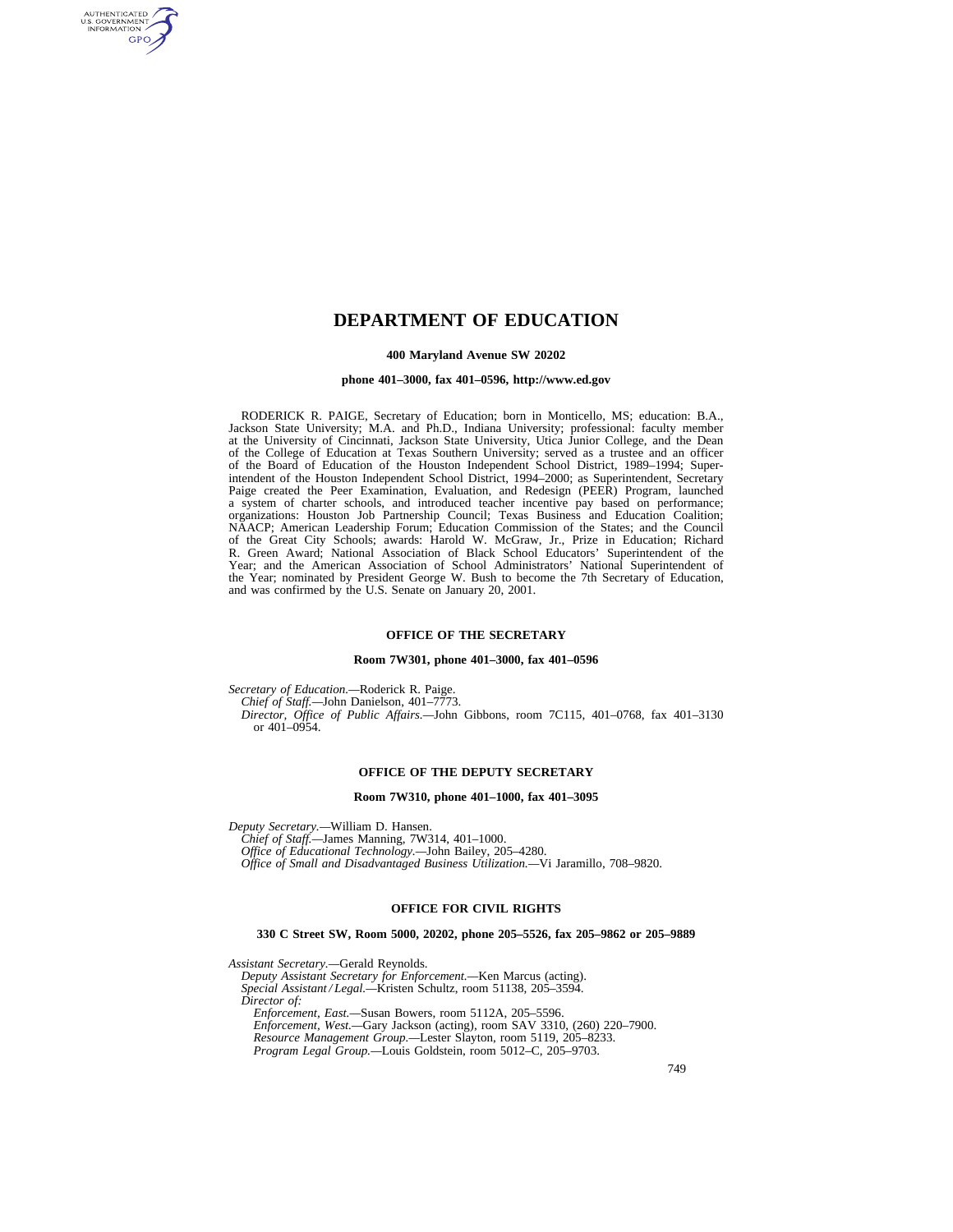# 750 *Congressional Directory*

## **OFFICE OF THE UNDER SECRETARY**

### **Room 7E300, phone 401–1000, fax 260–7113 or 401–4353 or 205–7655**

*Under Secretary.—*Eugene Hickok. *Chief of Staff.—*Ronald Tomalis, 205–7762. *Director of: Policy.—*Christine Wolfe. *Policy and Program Studies Services.—*Alan Ginsburg, 401–3132.

### **OFFICE OF INSPECTOR GENERAL**

#### **330 C Street, SW., Room 4006, 20202, phone 205–5439, fax 206–3821**

*Inspector General.—*John Higgins, Jr., 205–5439. *Deputy Inspector General.—*Tom Carter, 205–9327. *Counsel to the Inspector General.—*Mary Mitchelson, 260–3556. *Assistant Inspector General for— Audit Services.—*Helen Lew, 205–9604. *Evaluation, Inspection and Management Services.—*Cathy Lewis, 205–8639.

### **OFFICE OF THE GENERAL COUNSEL**

#### **Room 6E301, phone 401–6000, fax 205–2689**

*General Counsel.—*Brian Jones. *Chief of Staff.—*Charles R. Hokanson. *Senior Counsel.—*Robert Wexler. *Deputy General Counsel of: Program Service.—*Steven Y. Winnick. *Postsecondary and Departmental Service.—*Jonathan A. Vogel. *Departmental and Legislative Service.—*Kent Talbert. *Executive Officer.—*J. Carolyn Adams, 401–8340.

### **OFFICE OF SPECIAL EDUCATION AND REHABILITATIVE SERVICES**

#### **330 C Street, SW., Room 3006, 20202, phone 205–5465, fax 205–9252**

*Assistant Secretary.—*Robert Pasternack.

*Deputy Assistant Secretary.—*Loretta Chittum, 205–5465.

*Executive Administrator.—*Andrew J. Pepin, room 3110, 205–9439.

*Director of:* 

*Office of Special Education Programs.—*Stephanie Lee, 205–5507.

*National Institute on Disability and Rehabilitation Research.—*Steve Tingus, 205–8134. *Commissioner of Rehabilitation Services Administration.—*Joanne Wilson, room 3026, 205–5482, fax 205–9874.

#### **OFFICE OF THE CHIEF INFORMATION OFFICER**

#### **Room 2W301, phone 401–5848, fax 260–3761**

*Chief Information Officer.—*William J. Leidinger, room 2W311, 260–0563 or 401–5848.

*Deputy Chief Information Officer / Chief Technology Officer.—*Craig B. Luigart, ROB–3, room 4082, 401–3200.

*Director of:* 

*Information Assurance and Enterprise Strategies.—*Robert Davidson, ROB–3, room 4060, 205–5263.

*Information Management.—*Arthur Graham, ROB–3, room 4060, 260–0710.

*Information Technology.—*Stephen Fletcher (acting), room 2W307, 260–2645.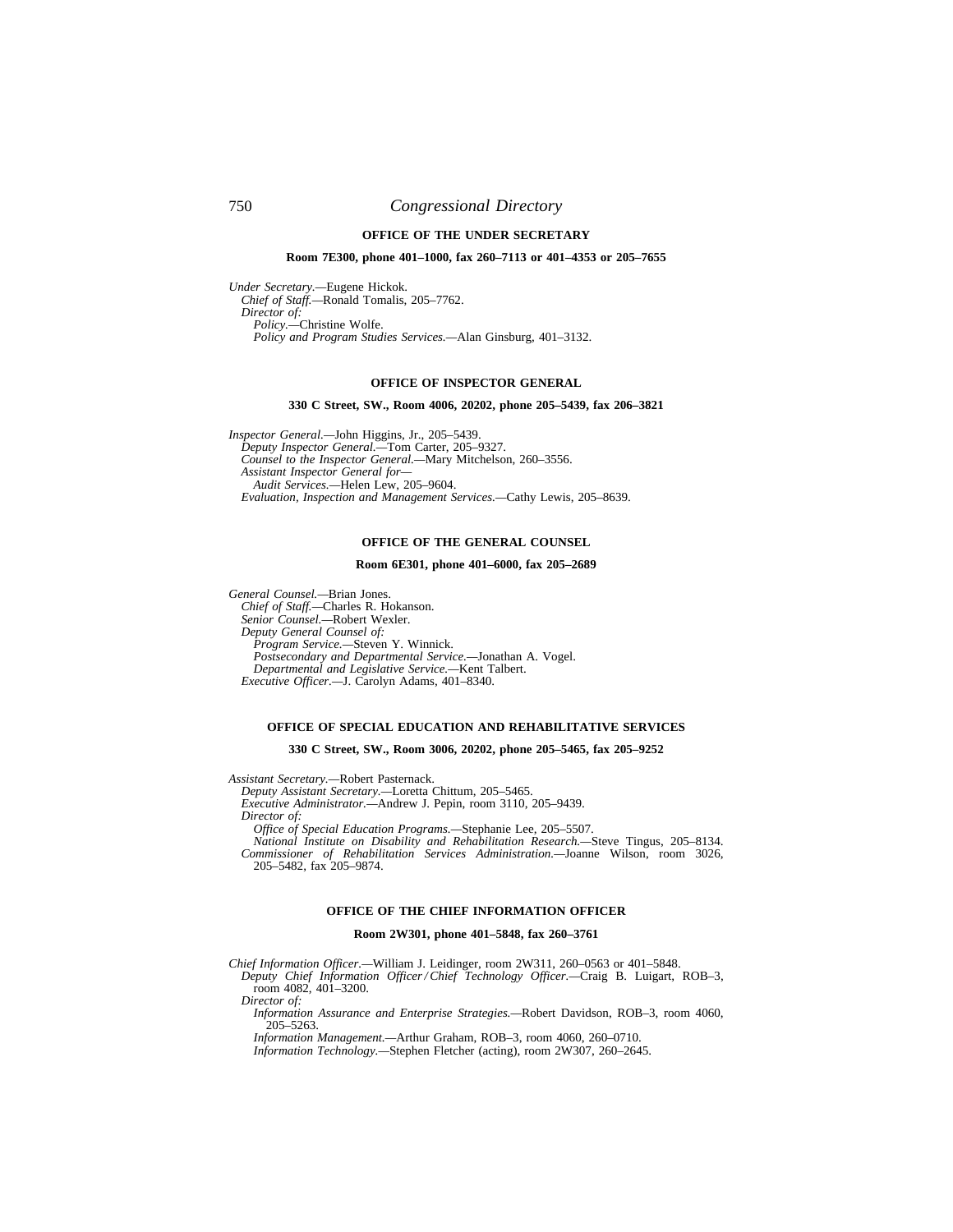### **OFFICE OF LEGISLATION AND CONGRESSIONAL AFFAIRS**

### **Room 6W301, phone 401–0020, fax 401–1438**

*Assistant Secretary.—*Karen A. Johnson, 401–0020. *Deputy Assistant Secretary.—*Clay Boothby, 205–8729. *Chief of Staff.—*Camille Welborn, 401–0051. *Director of Communications for Legislation and Congressional Affairs.—*Dallas Lawrence, 260–1974. *Congressional Affairs Liaisons: Western Region.—*Bill Knudsen, 401–3743. *Midwestern Region.—*Ann Marie Pedersen, 205–1315. *Southeastern Region.—*Amanda Hughes, 401–2035. *Northeastern Region.—*Jon Keeling, 401–0023.

### **OFFICE OF INTERGOVERNMENTAL AND INTERAGENCY AFFAIRS**

#### **Room 5E313, phone 401–0404, fax 401–8607**

*Assistant Secretary.—*Laurie Rich. *Chief of Staff.—*Jennifer Gerber, room 5E327. *Deputy Assistant Secretary for— Intergovernmental and Constituent Services.—*Scott Jenkins, 205–5158. *Regional Services.—*Terri Rayburn, 205–0678. *Corporate Liaison.—*Kimberly Strycharz, 401–3728. *Senior Director for Community Services.—*John McGrath, 401–1309.

#### **OFFICE OF THE CHIEF FINANCIAL OFFICER**

#### **Room 4E313, phone 401–0085, fax 401–0006**

*Chief Financial Officer.—*Jack Martin, 401–0477.

*Deputy Chief Financial Officer.—*Mark Carney, room 4E314, 401–0085.

*Chief of Staff.—*Mike McArdle, 358–2125.

*Special Assistant / Operations.—*[Vacant].

*Director of:* 

*Contracts and Purchasing Operations.—*Glenn Perry, room 3929A, 7th and D Streets, SW., 20202, 708–8488, fax 205–0323.

*Financial Improvement and Post Audit Operations.—*Richard Mueller, room 4W103, 708–7770, fax 401–0082.

*Grants Policy and Oversight Staff.*—Blanca Rodriguez, 7th and D Streets, SW., room 3652, 20202, 260–8725, fax 205–0667.

*Financial Management Operations.—*Terry Bowie, room 4W202, 401–4144.

*Financial Systems Operations.—*Danny Harris, room 4E230, 401–0896.

### **OFFICE OF MANAGEMENT**

### **Room 2W301, phone 401–5848, fax 260–3761**

*Assistant Secretary / Chief Information Officer.—*William J. Leidinger, room 2W311, 260–0563 or 401–5848, fax 260–3761.

*Deputy Assistant Secretaries:* Stephen Fletcher, room 2W307, 260–2645, fax 260–3761; Michael Munoz, room 2W330, 401–5848, fax 260–3761.

*Chief of Staff.—*Nina Aten (acting), room 2W323, 205–4020, fax 260–3761.

*Executive Officer.—*Keith Berger, room 2W227, 401–0693, fax 401–3513.

*Group Director of:* 

*Human Resource Services.—*Veronica D. Trietsch, room 2E314, 401–0553, fax 401–0520. *Process Performance Improvement Services.—*Ann Manheimer, room 2W316, 205–8799. *Office of Hearings and Appeals.—*Frank J. Furey, L'Enfant Plaza–2134, 619–9701, fax 619–9726.

*Facility Services.—*Steve Moore, room 2E315, 401–2349, fax 732–1534.

*Security Services.—*Michell Clark (acting), room 2W321, 260–7337, fax 260–3761.

*Management Services.—*George F. Green, room 2W226, 401–5931.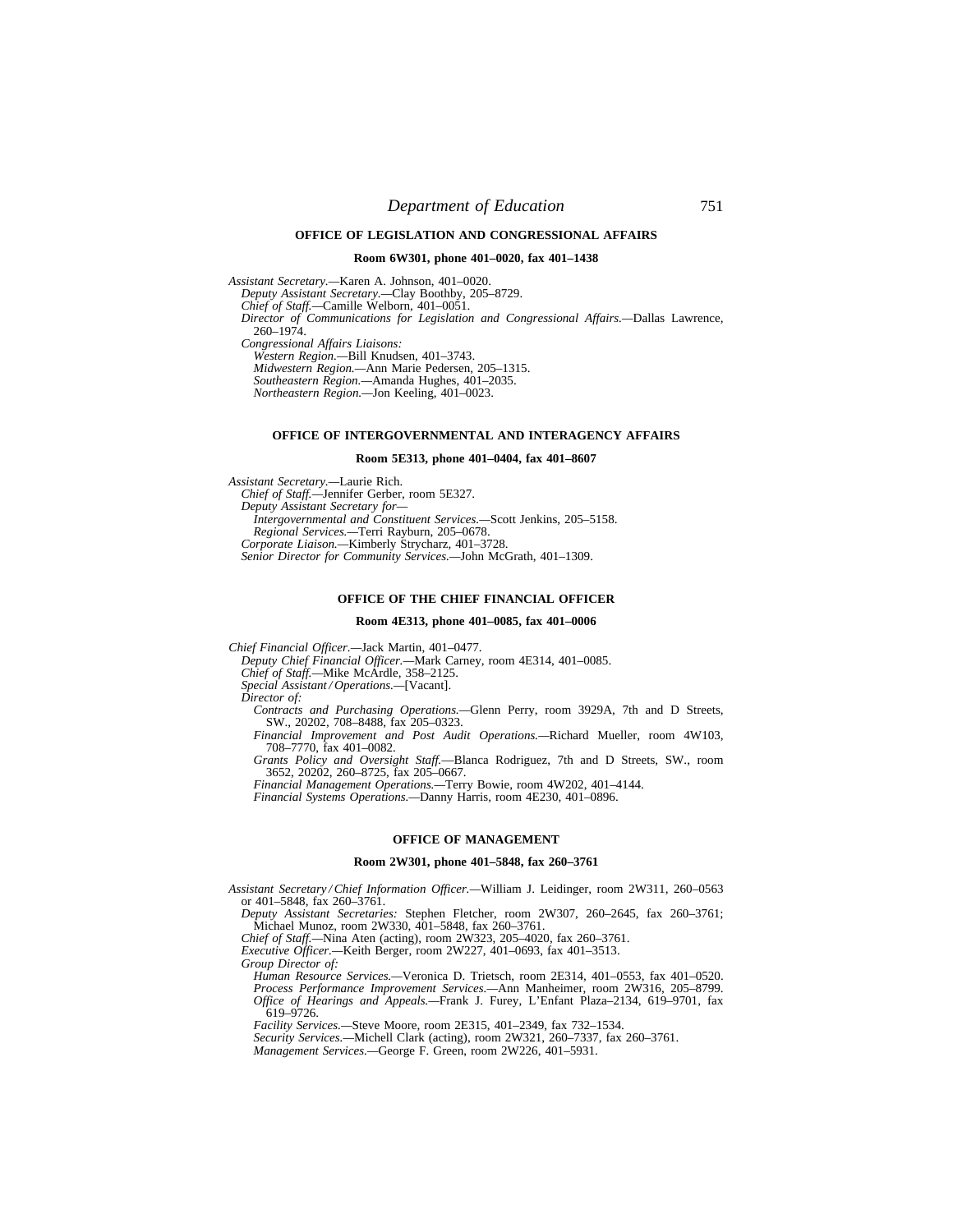#### **OFFICE OF FEDERAL STUDENT AID**

### **830 First Street, NE., 20202, phone 377–3000, fax 275–5000**

*Chief Operating Officer.—*Terri Shaw.

*Chief of Staff.—*Deborah Price.

*Ombudsman.—*Deb Wiley, room 41I1, 377–3801.

*Chief Financial Officer.—*Vicki Bateman, room 42G3, 377–3401.

*Chief Information Officer.—*Jerry Schubert, room 102E3, 377–3009.

*Program Manager, Policy Liaison and Implementation Staff.—*Jeff Baker, room 93G3, 377–4009.

*General Manager of:* 

*Administration and Workforce Support Services.—*Calvin Thomas, room 22D1, 377–3011. *FSA Application and Delivery Services.—*Kay Jacks, room 82E1, 377–4286.

*Borrower Services.—*Tom Pestka, room 41F1, 377–3015.

*Communications Management Services.—*Marianna O'Brien, room 11, 377–3095.

*Financial Partners Services.—*Kristie Hansen, room 112F1, 377–3301.

*Enterprise Performance Management Services.—*John Fare, room 92G2, 377–3707.

### **OFFICE OF POSTSECONDARY EDUCATION**

# **1990 K Street, NW., 20006, phone 502–7750, fax 502–7677**

*Assistant Secretary.—*Sally Stroup, 502–7715. *Chief of Staff.—*Robert Lewis, 502–7713. *Deputy Assistant Secretary for— Policy, Planning and Innovation.—*Jeff Andrade, 502–7950. *Higher Education Programs.—*Wilbert Bryant, 502–7555.

#### **INSTITUTE OF EDUCATION SCIENCES**

#### **555 New Jersey Avenue, NW., Room 600, 20208, phone 219–1385, fax 219–1466**

*Director.—*Russ Whitehurst. *Chief of Staff.—*[Vacant]. *Commissioner of: National Center for Education Statistics.—*[Vacant]. *National Center for Education Evaluation and Regional Assistance.—*[Vacant]. *National Center for Education Research.—*[Vacant].

### **OFFICE OF ELEMENTARY AND SECONDARY EDUCATION**

#### **400 Maryland Avenue, SW., Room 3W315, 20202, phone 401–0113, 205–0303**

*Assistant Secretary.—*[Vacant].

*Deputy Assistant Secretary.—*Darla Marburger, 260–2032. *Chief of Staff.—*Doug Mesecar, 401–0113.

*Director of:* 

*Impact Aid Programs.—*Catherine Schagh, room 3E105, 260–3858, fax 205–0088.

*Office of Migrant Education.—*Francisco Garcia, room 3E317, 260–1164, fax 205–0089. *Office of Indian Education.—*Victoria Vasques, 205–3687.

*Student Achievement and School Accountability Programs.—*Jackie Jackson (acting), 260–0826.

*School Support and Technology Programs.—*Sylvia Wright, 260–3778

*Academic Improvement and Teacher Quality Programs.—*Joseph Conaty, 260–8230. *Reading First.—*Christopher Doherty, 401–2176.

#### **OFFICE OF BILINGUAL EDUCATION AND MINORITY LANGUAGE AFFAIRS**

#### **330 C Street, SW., Room 5094, 20202, phone 205–5463, fax 205–8737 or 205–8680**

*Director.—*Maria Hernandez Ferrier, 205–5463.

*Deputy Director.—*Marina Tse, 205–5463.

*Senior Policy Advisor.—*Kathleen Leos, 205–4037.